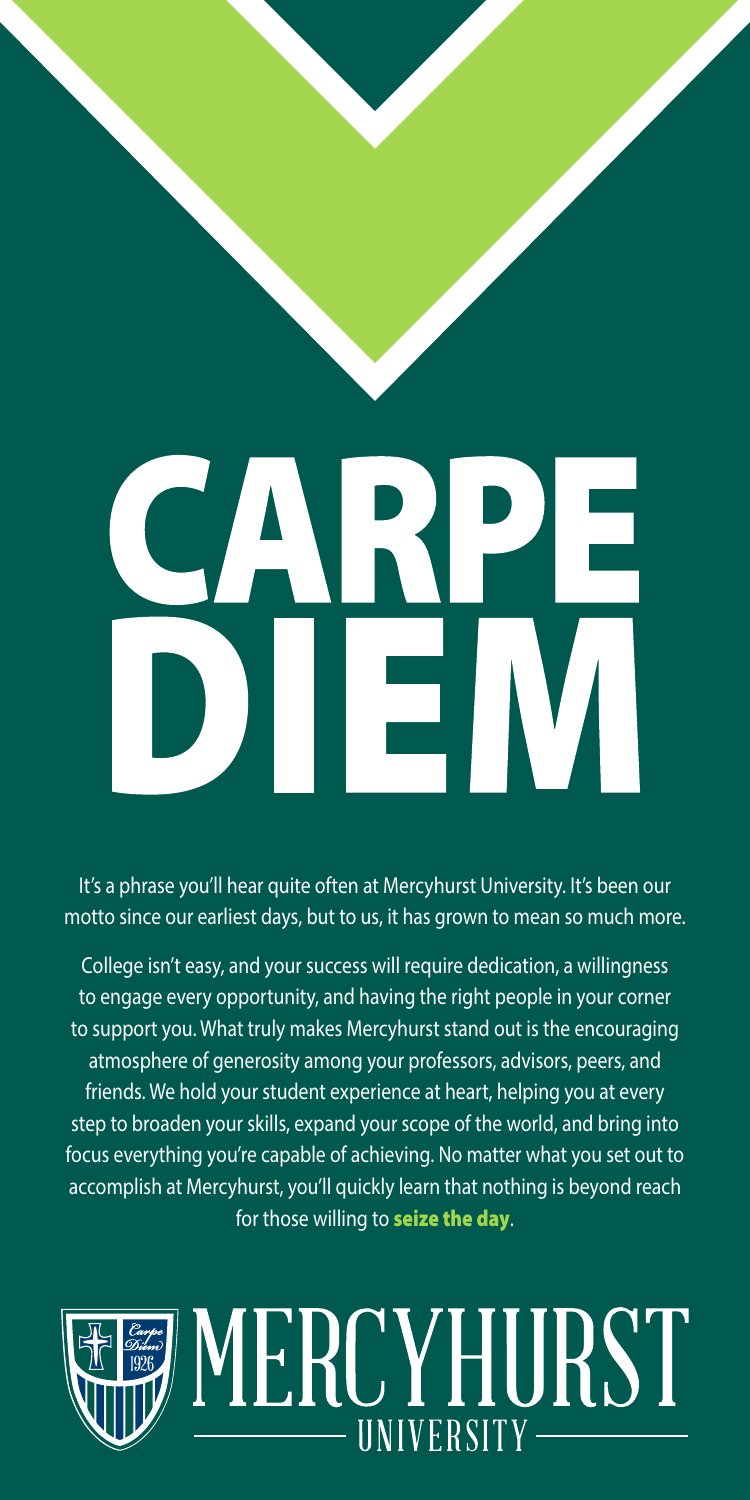With more than 60 undergraduate programs and a variety of minors and concentrations, Mercyhurst offers more than 100 areas of study to design your own path.

### UNDERGRADUATE MAJORS

Accounting Anthropology/Archaeology Applied Forensic Sciences Applied Sociology Art Education Art Therapy Biochemistry Biology Business and Competitive Intelligence Business Economics Chemistry Criminal Justice Cyber Security Dance Data Science Early Childhood Education Early Childhood/Special Education English Environmental Science Exercise Science Fashion Merchandising Finance French French Education Geology Graphic Design **History** Hospitality Management Human Resource Management

Integrated Media and Strategic Communication Intelligence Studies Interior Architecture and Design International Business Management Marketing Mathematics **Music** Music Composition Music Education Music Performance Music Therapy Philosophy Physics Political Science Pre-Athletic Training Pre-professional health care tracks (medicine, physical therapy, pharmacy, dentistry, etc.) Psychology Public Health Religious Studies Russian Studies Social Work Spanish Spanish Education Sport Business Management Sports Medicine Studio Art

#### ASSOCIATE DEGREE & CERTIFICATE PROGRAMS

Biology Business Administration Criminal Justice Health Studies Hospitality Management/Culinary Arts Liberal Arts

Nursing (RN) Physical Therapist Assistant Police Academy Practical Nursing (LPN) Respiratory Therapist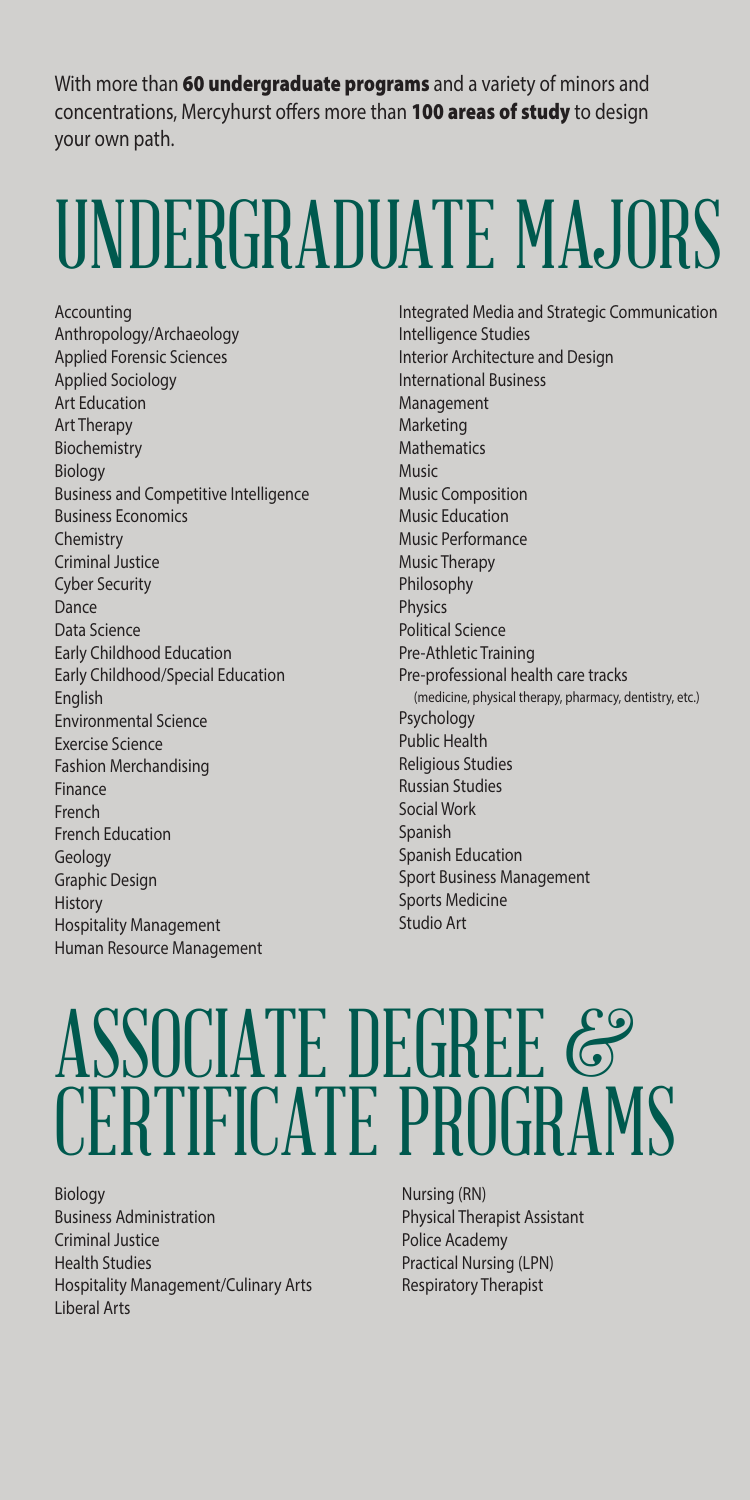# WITHIN THESE GATES

Founded in 1926, Mercyhurst is a private Catholic university spread across 75 acres on a wooded hillside in Erie, Pennsylvania, overlooking beautiful Lake Erie.

- Home to approximately 3,100 undergraduates and 300 graduate students.
- Mercyhurst students come from 43 states and 54 countries.
- Our vibrant campus community offers more than 80 student clubs and organizations.
- Three freshman residence halls, centrally located on campus, help support frst-year students in the transition to university life while promoting academic and social growth.
- Lakers celebrate annual campus traditions like Hurst Day, SpringFest, and Day of Service.
- Mercyhurst offers 25 NCAA Division I or II athletic teams, and 25% of Mercyhurst students compete in a sport.
- Mercyhurst enjoys a close relationship with Erie, Pennsylvania, a place with small-town personality and big-city opportunities—and one of *USA Today*'s Top 25 Best Small College Towns!

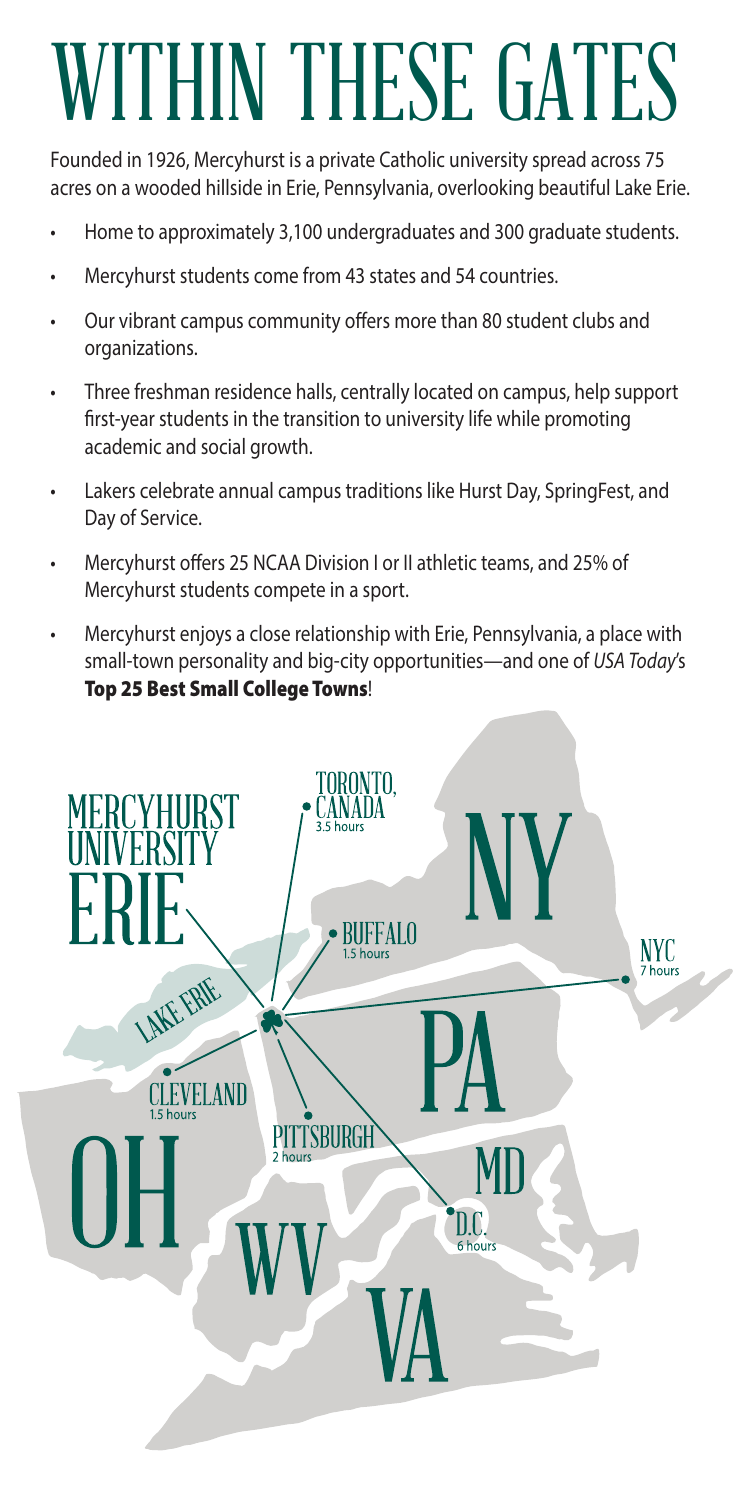

# REACH FURTHER

At Mercyhurst, you'll take an active part in your learning. Opportunities for internships, research, study abroad, service, cross-disciplinary collaboration, and other dynamic experiences ensure an immersive undergraduate experience that has your future at heart.

Unique among colleges and universities, the core courses in our REACH Curriculum equip you with a valuable portfolio of critical skills—without bogging you down with unnecessary classes or strict progressions. The program's flexibility supports your academic progress, accommodates college credits you may have already earned, and encourages on-time graduation. More importantly, your REACH classes, professors, and experiences will challenge you to plot new and unexpected courses, branch out, and see connections you never expected.

Close mentoring relationships with your professors will help boost you to succeed inside and outside the classroom. We keep our student-to-faculty ratio low—13 to 1—so that your professors can get to know you as an individual; most classes have 20 or fewer students, and all courses are taught by faculty (never graduate or teaching assistants). Mercyhurst professors are always eager to share years of invaluable experience, work with you on exciting projects, or connect you with opportunities in your feld.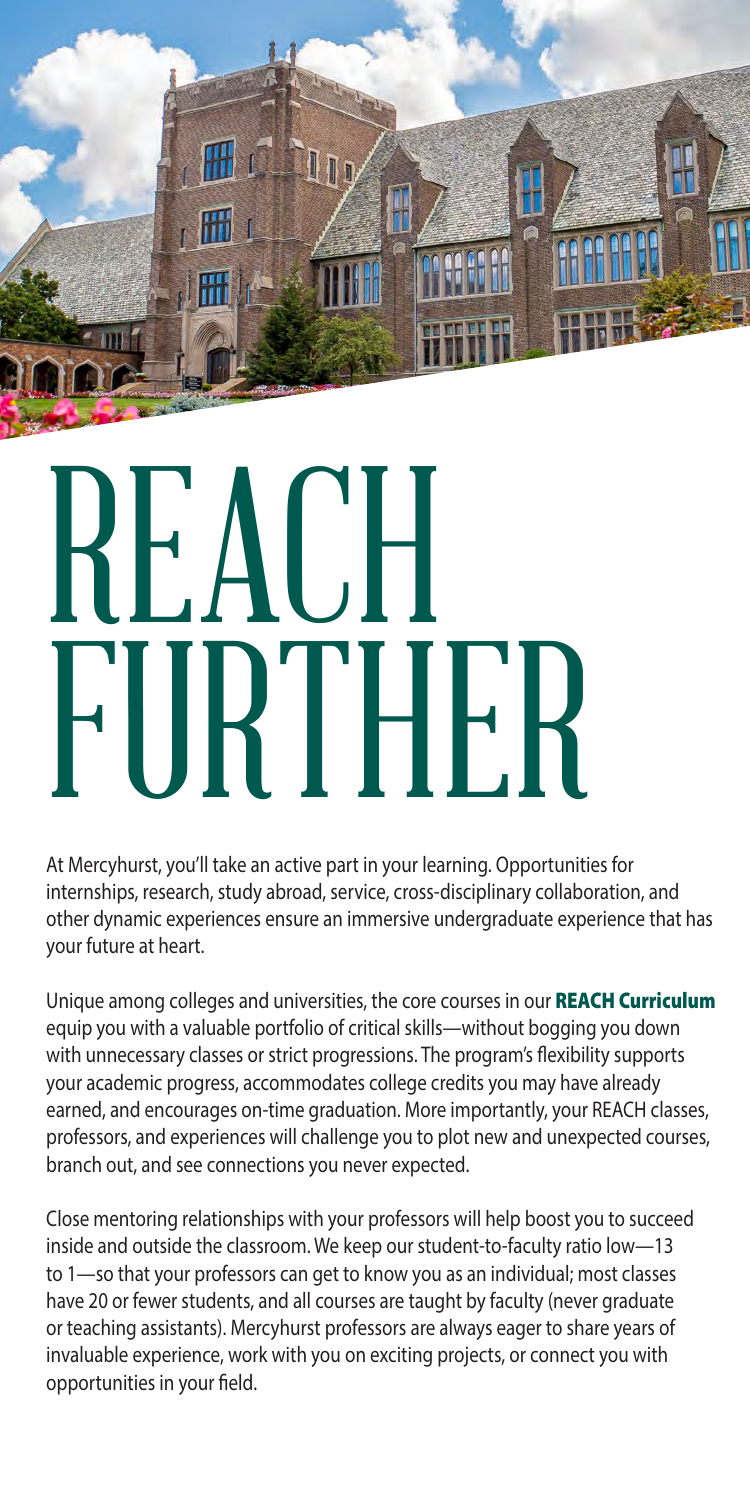

#### SUCCESS BEYOND OUR GATES

A Mercyhurst education prepares you with a resume of valuable experiences and the essential abilities—to engage in critical and creative thinking, to research complex issues and innovate to solve challenges, and to write efectively and speak persuasively—prized by employers in today's idea- and service-driven economy.

- Students regularly collaborate with faculty and peers on long-term research studies and projects, and frequently present their fndings at notable national conferences.
- 25% of Mercyhurst students study abroad—well above the national average (10%).
- 95% of our graduates are employed or enrolled in graduate school within a year of graduation.
- More than 20 of our programs report a 100% job or grad school placement rate.
- 85% of our pre-professional students were accepted into health professional programs—25% above the national average.
- Our pre-law political science students have a more than 20-year-long record of 100% placement in law schools across the country, including Boston College, Michigan, and California-Davis.
- 18,000+ Mercyhurst alumni can be found in all 50 states and nearly 70 countries—and they're always willing to help a fellow Laker with an internship placement or an interview with their employers.
- More than 80% of graduates report high levels of satisfaction in their careers.
- 48% of Mercyhurst grads reported obtaining advanced degrees beyond a bachelor's.